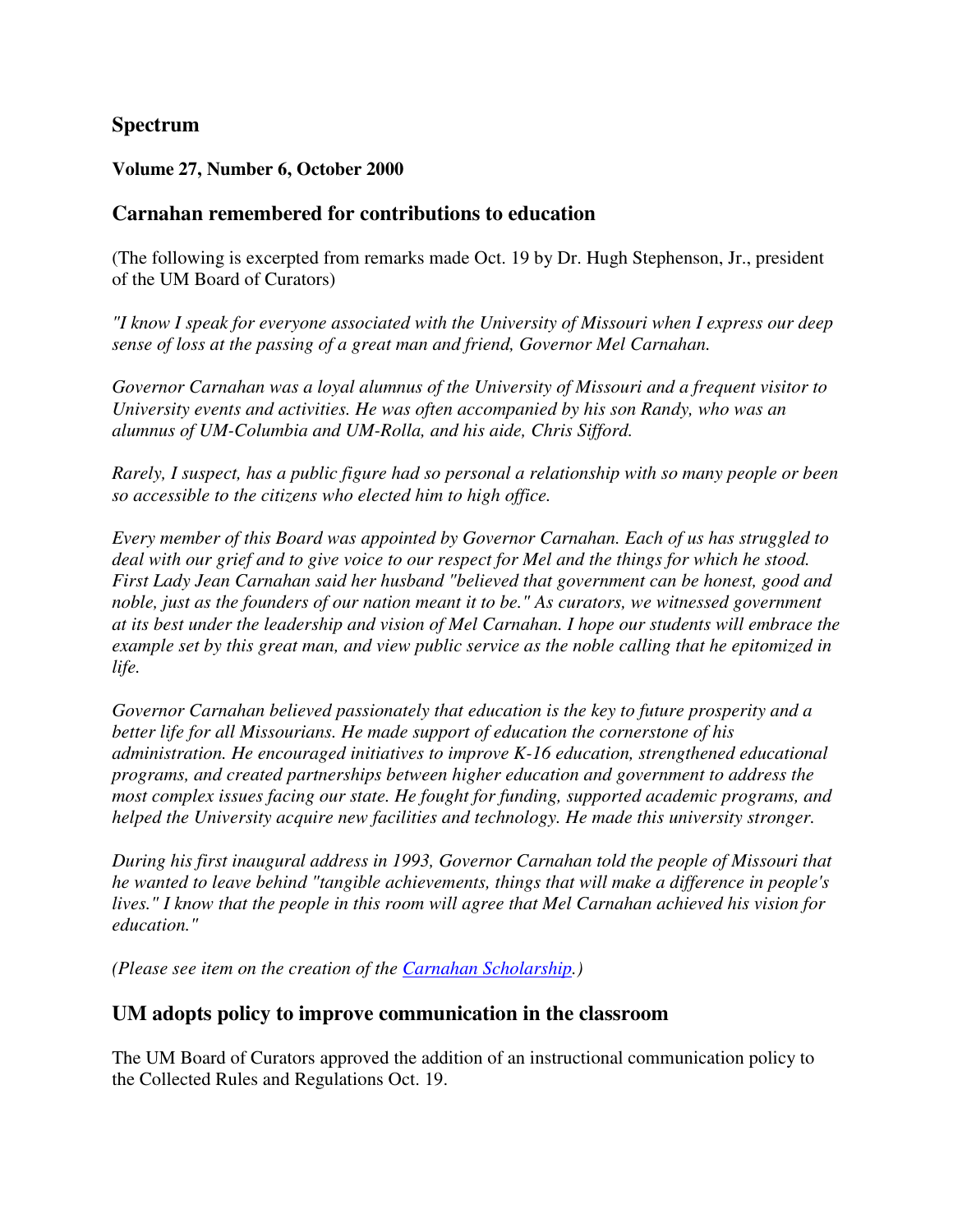The new policy, which is intended to promote effective communication between students and instructors, takes into account suggestions from student representatives who spoke at the September Board meeting. Student representative to the Board, Stephen Sugg, called the policy "a victory for students" and "a step in the right direction."

Vice President for Academic Affairs Stephen Lehmkuhle said the design of the policy is important because it calls for department chairs to work on a range of communication issues and not solely on English proficiency.

Lehmkuhle conducted a System-wide survey last winter to identify the nature of communication problems students had encountered in their classes. The survey results suggested that many of the problems came from a relatively small number of academic disciplines and settings. The survey also pointed to the need for multiple approaches to resolve issues raised by the students. Lehmkuhle plans to conduct a second System-wide survey during the upcoming winter semester to measure progress with better communication and classroom learning.

The new policy states that department chairs, working with their academic deans, must certify that the English proficiency of regular faculty is sufficient. This must be done before faculty members are assigned an undergraduate course, except for a foreign language, elective or special arrangement courses such as individualized instruction or independent study courses. The department chair may certify English proficiency based on individual interviews, the assessment of other members of the department or student feedback.

Non-regular faculty members must have successfully completed two courses requiring verbal and written proficiency in English from an accredited college or university, or have successfully completed English language screening and training. The screening must meet the standards and requirements of Missouri law, or a comparable law of another state for graduate teaching assistants and graduate instructors.

In response to unsatisfactory student evaluations or complaints, department chairs — working with their academic deans — will develop appropriate programs or activities to improve faculty communication, including English proficiency.

Students' course registration statements each semester will indicate who to contact to report communication problems with faculty instructors. The policy recommends that this information also be provided on other written communications, such as course syllabi.

The Chancellor of each campus will oversee the implementation of the policy and report to Pacheco on their actions.

#### **Pacheco speaks on post-tenure review**

In remarks to the UM Board of Curators at an Oct. 19 meeting at UM-Columbia, University President Manuel T. Pacheco reaffirmed his commitment to a post-tenure review process for the University of Missouri System.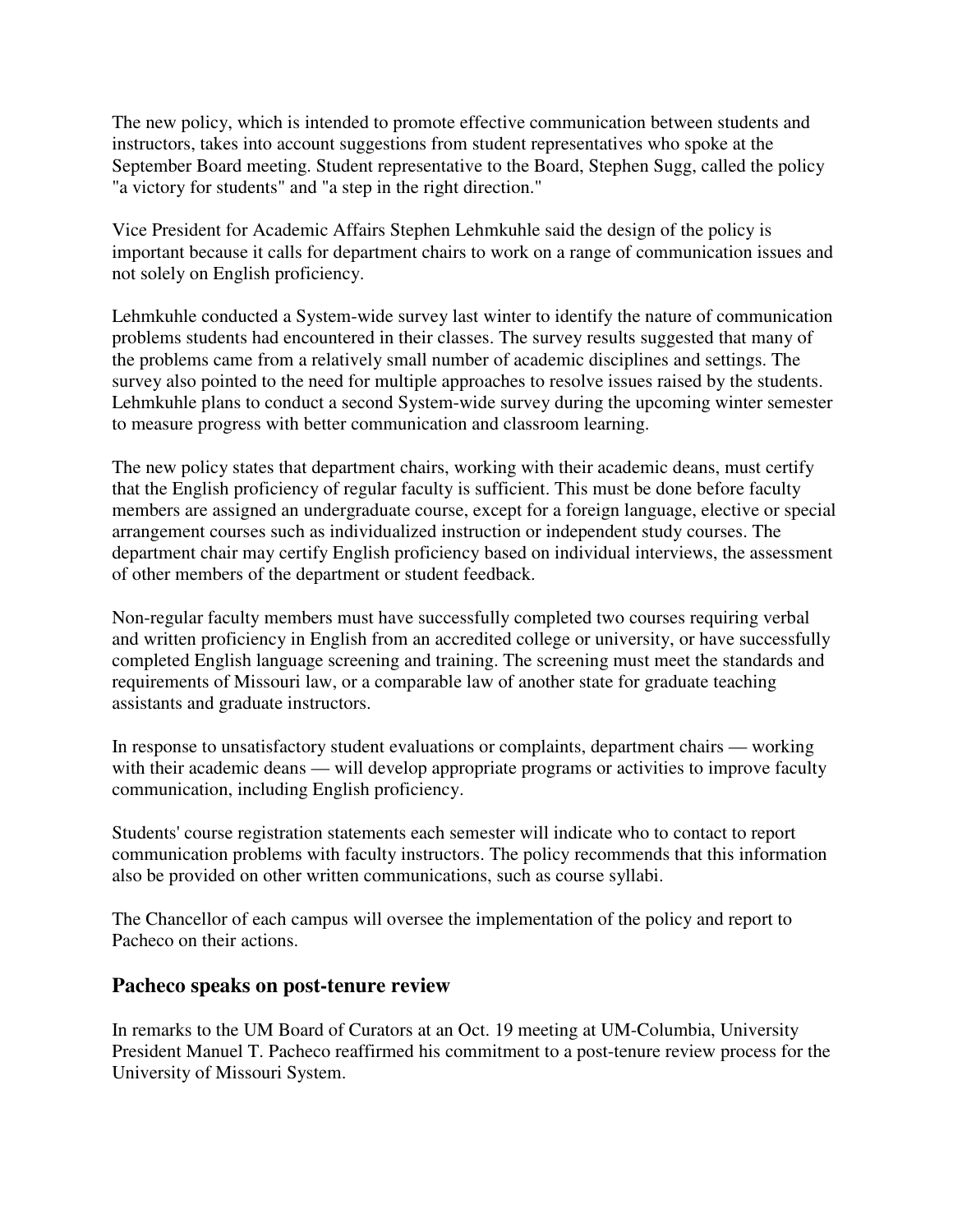Noting a national trend toward some sort of accountability process at public universities, Pacheco first called for the creation of a new system-wide post-tenure review policy last year. He appointed a task force of 12 faculty members from the four campuses and charged them with the task of designing a post-tenure review process. After writing an initial draft of the process, the task force recently held forums on all four campuses, seeking input from faculty members.

Pacheco reminded the Board that the University of Missouri already has a form of post-tenure review on the books: Executive Order Number 27. President Emeritus George Russell signed the order in February 1993. It requires department chairs to conduct annual reviews of all faculty members, tenured and non-tenured. The department chair is required to report to the dean of the college those faculty members whose performance warrants termination for cause.

Nationally, 37 states reported in April that they have established system-wide post-tenure review policies, have policies in place within selected institutions, or are considering such policies. In several instances, state legislatures required universities to enact such policies.

"Having personally experienced what it is like when post-tenure review policies are externally imposed on higher education, I can attest that it is far more prudent to take the initiative to design a post-tenure review policy developed by and for faculty," Pacheco said.

He said a faculty-generated post-tenure review policy based on performance reviews will enhance faculty positions on campus. "Performance reviews will not erode academic freedom and protections afforded by tenure," he said. "In fact, through performance reviews, we demonstrate that faculty performance is being sustained at a high level, thus strengthening academic freedom and the system of tenure."

Early in the plan's design process, the committee concluded that any new policy should be simple to administer, protect academic freedom, and focus on the body of a professor's work beyond one year. The policy also should be geared toward helping all faculty members to be successful by providing for a fair developmental process.

The preliminary draft calls for tenured faculty to be reviewed annually. Every five years, the annual reports would be resubmitted with a summary of activities for the entire period. If a report was judged unsatisfactory by the unit leader and a department committee, a three-year plan for improvement would be drafted.

Pacheco said that there have been forums on all four UM campuses allowing professors to offer suggestions on how best to design a post-tenure review policy.

Pacheco told the curators that he anticipates receiving the committee's report and recommendations for review later this year. He eventually will come to the Board with a proposal for changes to the Collected Rules and Regulations.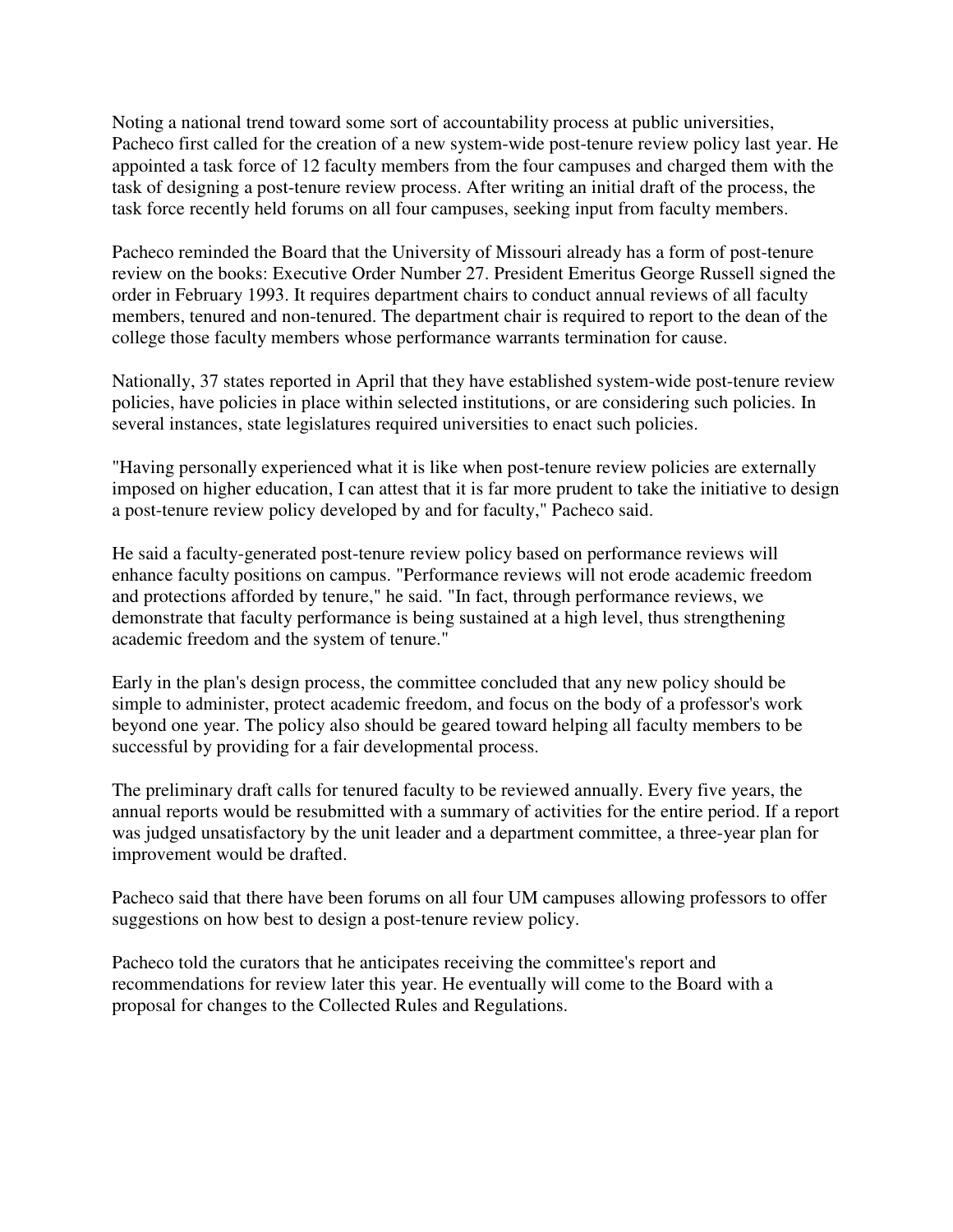## **Winship reports on improvements**

University of Missouri Health Care CEO Dr. Daniel Winship reported to the Board of Curators Oct. 19 efforts to reduce the University health care system's operating deficit.

The hospital system ended the last fiscal year with \$23.5 million in expenditures above revenue. Hospital officials had hoped to break even for fiscal year 2001 and begin operating with a margin in fiscal year 2002. Winship clarified that it is a realistic goal for the hospital to be in a "breakeven posture" by June 30, 2001 with revenue and expenditures beginning to match. The hospital would then begin operating with a margin in fiscal year 2002.

In the first quarter of this year operating expenditures have exceeded revenues by \$4.2 million. The year-to-date interest income is \$1.2 million for a total net loss of \$3 million - \$0.3 million less than the budgeted quarterly loss of \$3.3 million.

High levels of accounts receivable, due to computer program conversion problems, were partially responsible for last year's operating deficit. Accounts receivable have now been reduced to pre-conversion levels. Other problems included lowered Medicare reimbursements and greater indigent care costs.

University of Missouri Health Care, with the help of an outside consultant, is undergoing a major redesign in order to streamline operations. Some clinical operations have been consolidated. Obstetrics services were suspended at Columbia Regional Hospital for an annual savings of \$1 million. Winship said the services will return to Columbia Regional at a later date. Inpatient oncology services at Ellis Fischel Cancer Center will be consolidated at University Hospital for an additional annual savings of \$1.2 million. Three duplicate or unprofitable clinics have been closed for an annualized savings of \$326,900, and support services will be combined to save \$8 million.

## **Assistance policy approved for layoffs**

The UM Board of Curators approved a transition assistance policy at their Oct. 19 meeting at UM-Columbia. The policy is designed to provide specific benefits to University employees who may be laid off during the next two years.

The policy was designed to handle the potential workforce reduction at University of Missouri Healthcare, but it is applicable for all layoffs of regular administrative and support staff throughout the University of Missouri System.

Vice President for Human Resources Ken Hutchinson proposed the policy and outlined its components to the Board.

Policy highlights include:

• All employees will receive a minimum of two weeks notice.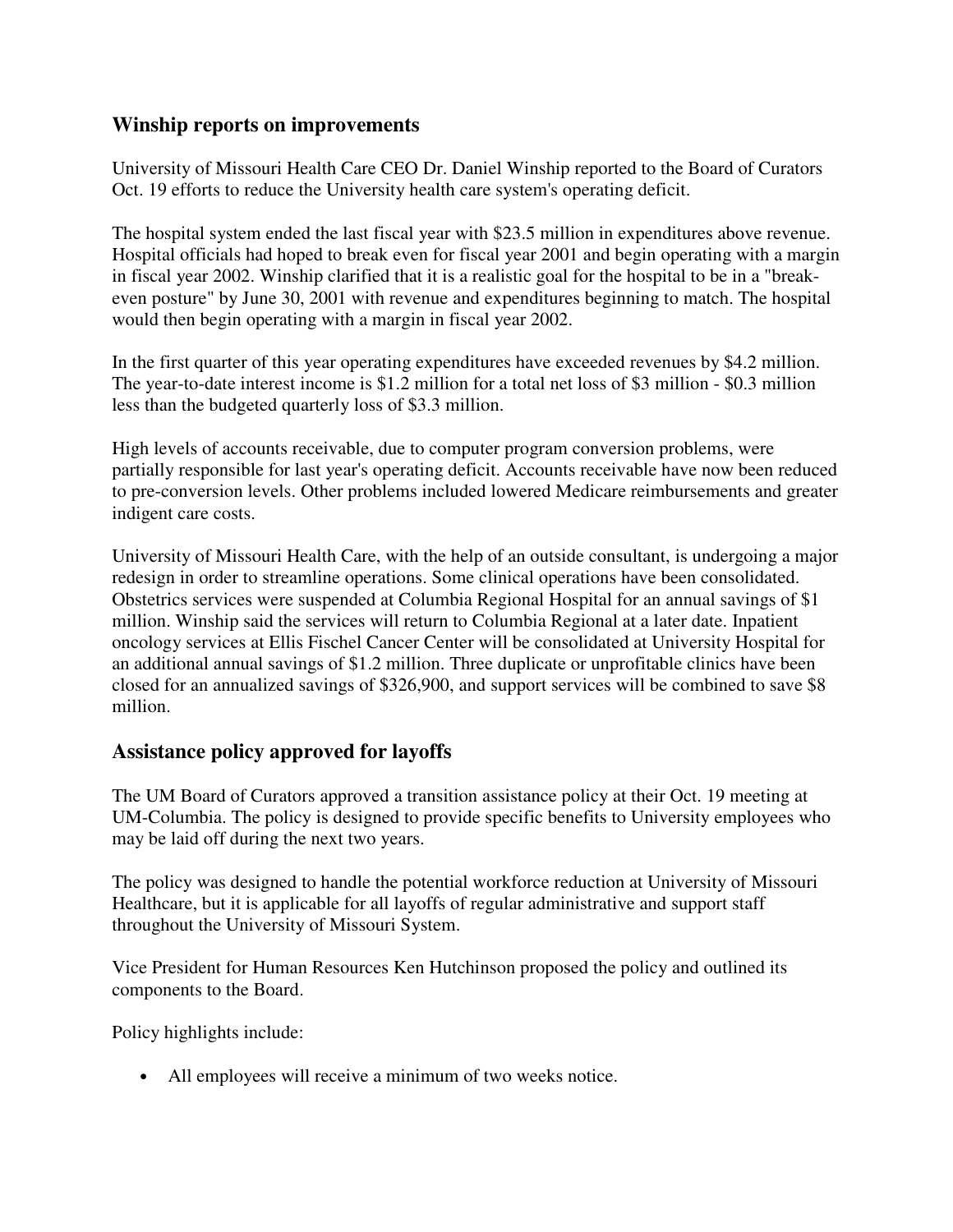- Employees with five or more years of continuous regular employment immediately prior to layoff will receive one week of transition pay for each year of employment.
- Employees with less than five years of continuous regular employment with the University immediately prior to layoff will receive one month of transition pay, provided, however, that the transition pay shall not exceed the stated ending date on the appointment.
- Employees with five or more years of continuous regular employment immediately prior to layoff will be placed on a layoff leave of absence for a period of one year from the effective date of layoff and will be eligible to continue participation in the University's benefit programs. The University would continue to pay its portion of the benefit premiums during the leave.
- Employees with less than five years of continuous regular employment immediately prior to layoff will be placed on a layoff leave of absence for three months with the same provision for continuing participation in the University's benefit programs. However, the leave may not exceed the stated ending date on the appointment.

To qualify for transition assistance, the employee must continue to perform his or her duties in a satisfactory manner after notice of layoff and prior to the effective date of the layoff. If the employee fails to make reasonable efforts to apply for comparable regular University positions which are available or if the employee refuses to accept transfer or assignment to a comparable regular University position, the employee loses his or her right to transition assistance.

Outplacement services such as resume preparation, help in developing job search strategies, and interviewing skills will be made available to an employee through Human Resources and/or other campus departments. The policy will be in effect for two years.

## **Curators establish scholarship to honor Carnahan**



The UM Board of Curators Oct. 19 unanimously approved the establishment of a memorial scholarship fund in memory of Governor Mel Carnahan, who died in a plane crash Oct. 16.

The scholarship will be awarded to the student representative to the Board of Curators, who is chosen by the Governor and rotated from a different University of Missouri campus every two years. The scholarship will be associated with the ideals of furthering education and promoting public service — two special interests of the late governor. In addition to the criteria used to